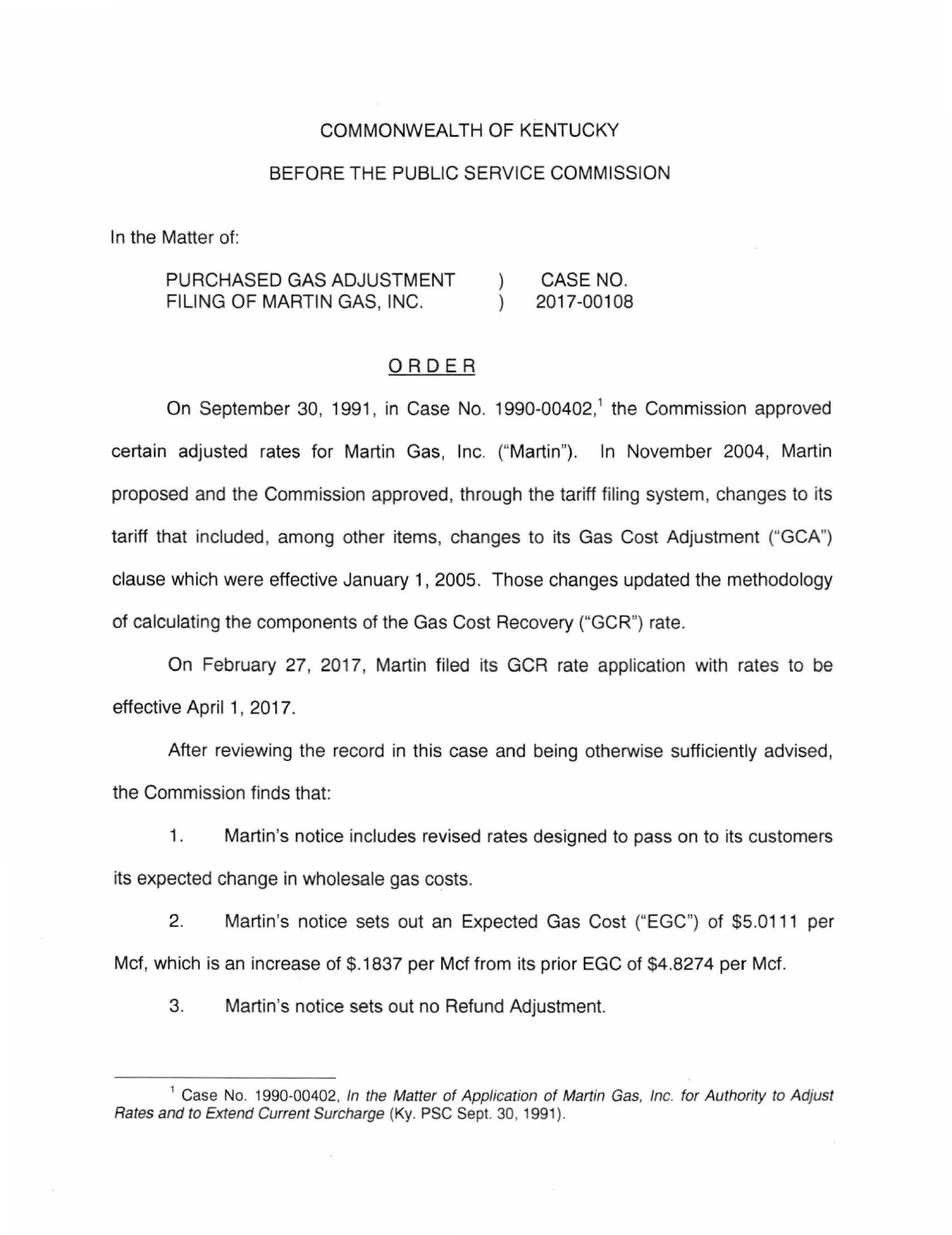4. Martin's notice sets out a current quarter Actual Adjustment ("AA") of \$.0108 per Mcf. Martin's total AA is (\$.4306) per Mcf, which is an increase of \$.0614 per Mcf from its previous total AA of (\$.4920) per Mcf.

5. Martin's notice sets out no Balance Adjustment.

6. Martin's GCR rate is \$4.5805 per Mcf, which is an increase of \$.2451 per Mcf from its previous GCR rate of \$4.3354 per Mcf.

7. The rates proposed by Martin and set forth in the Appendix to this Order are fair, just, and reasonable, and should be approved for service rendered by Martin on and after April 1, 2017.

IT IS THEREFORE ORDERED that:

1. The rates proposed by Martin and set forth in the Appendix to this Order are approved for service rendered by Martin on and after April 1, 2017.

2. Within 20 days of the date of this Order, Martin shall file with this Commission, using the Commission's electronic Tariff Filing System, revised tariff sheets setting out the rates approved herein and reflecting that they were approved pursuant to this Order.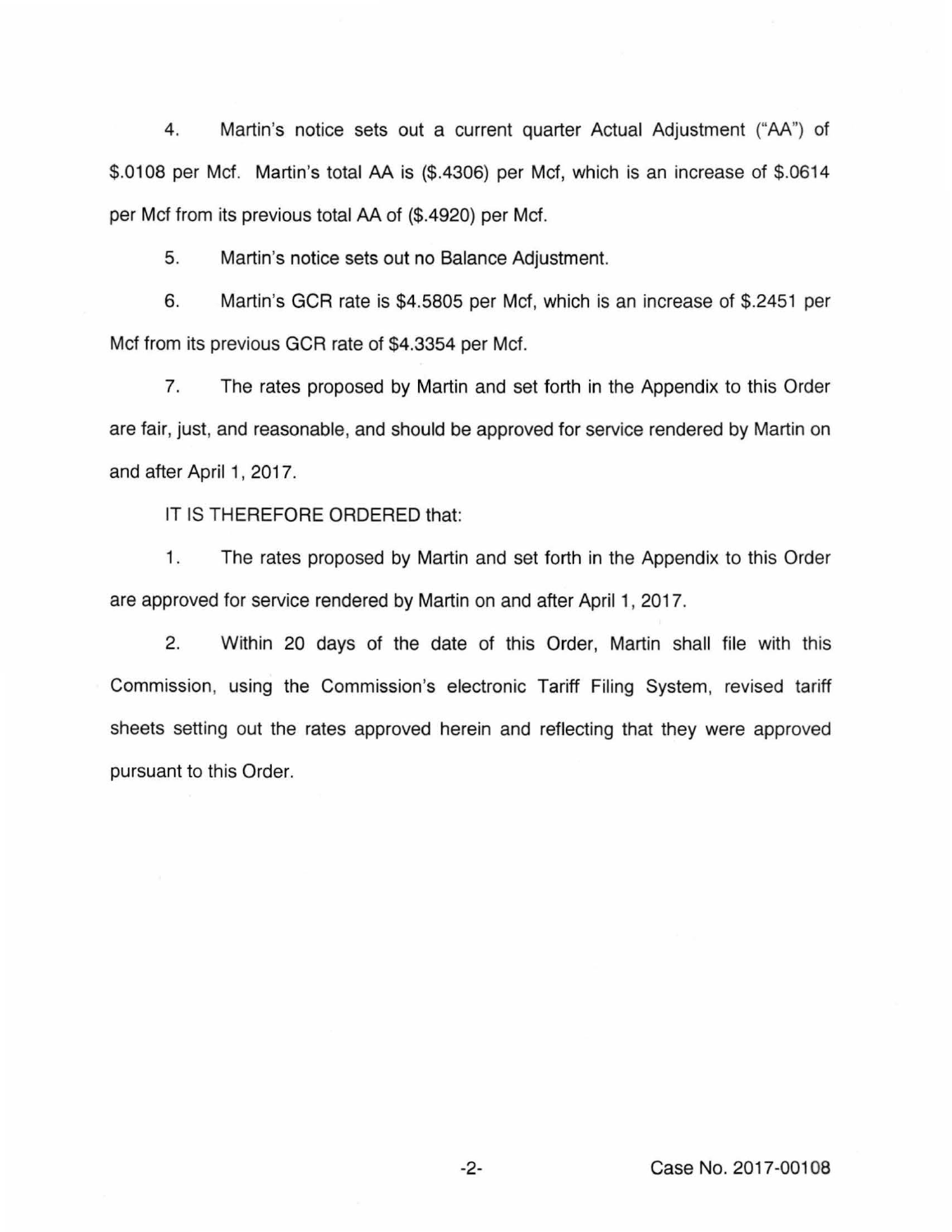By the Commission



ATTEST: *lathews* aline **Executive Director** 

Case No. 2017-00108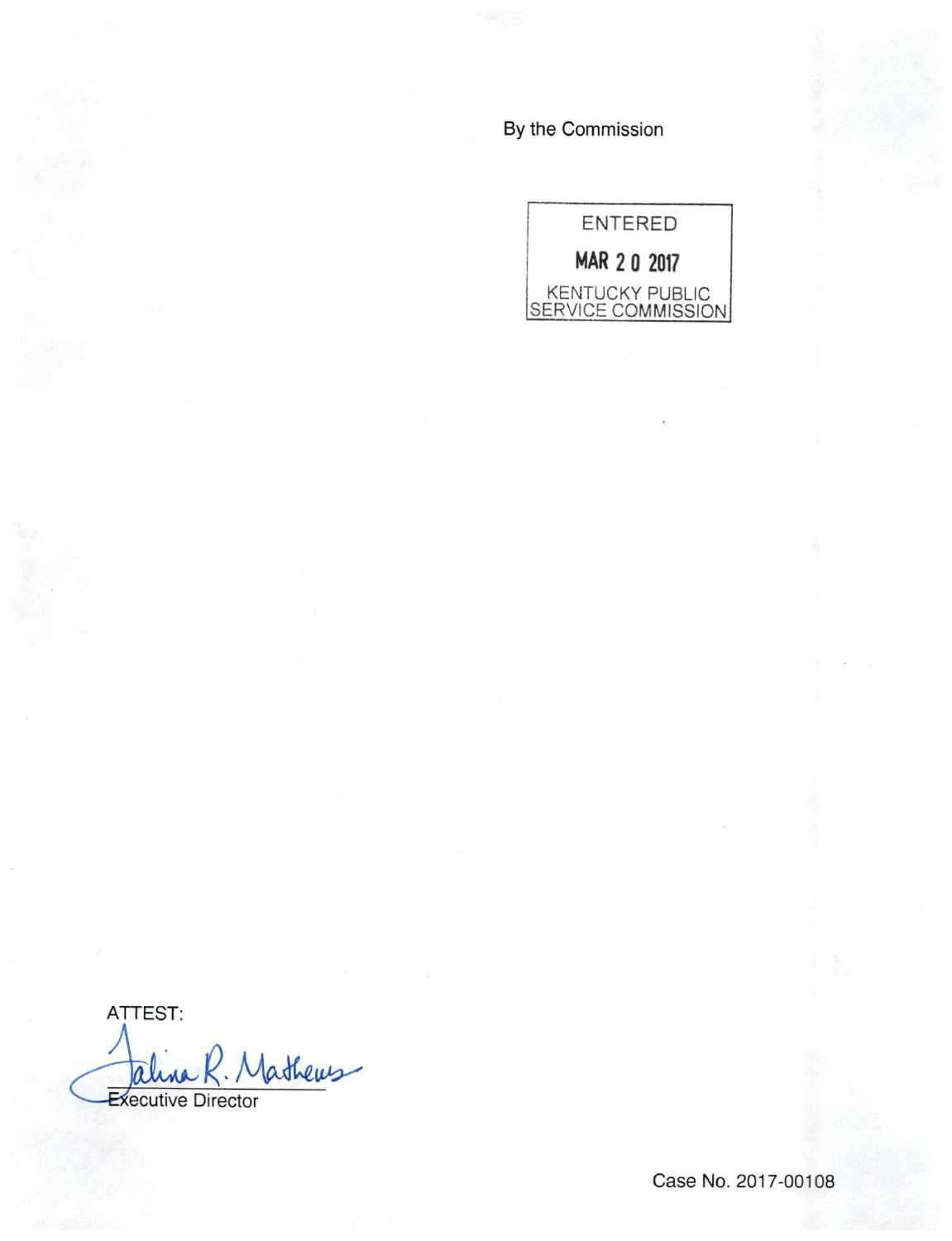## APPENDIX

## APPENDIX TO AN ORDER OF THE KENTUCKY PUBLIC SERVICE COMMISSION IN CASE NO. 2017-00108 DATED  $MAR$  2 0 2017

The following rates and charges are prescribed for the customers in the area served by Martin Gas, Inc. All other rates and charges not specifically mentioned herein shall remain the same as those in effect under authority of the Commission prior to the effective date of this Order.

# RETAIL RATES:

|                                | <b>Base Rate</b>     | Gas Cost<br>Recovery<br>Rate | Total                |
|--------------------------------|----------------------|------------------------------|----------------------|
| <b>First Mcf</b><br>Over 1 Mcf | \$4.3976<br>\$4.2808 | \$4.5805<br>\$4.5805         | \$8.9781<br>\$8.8613 |
| Minimum Bill                   | \$8.9781             |                              |                      |